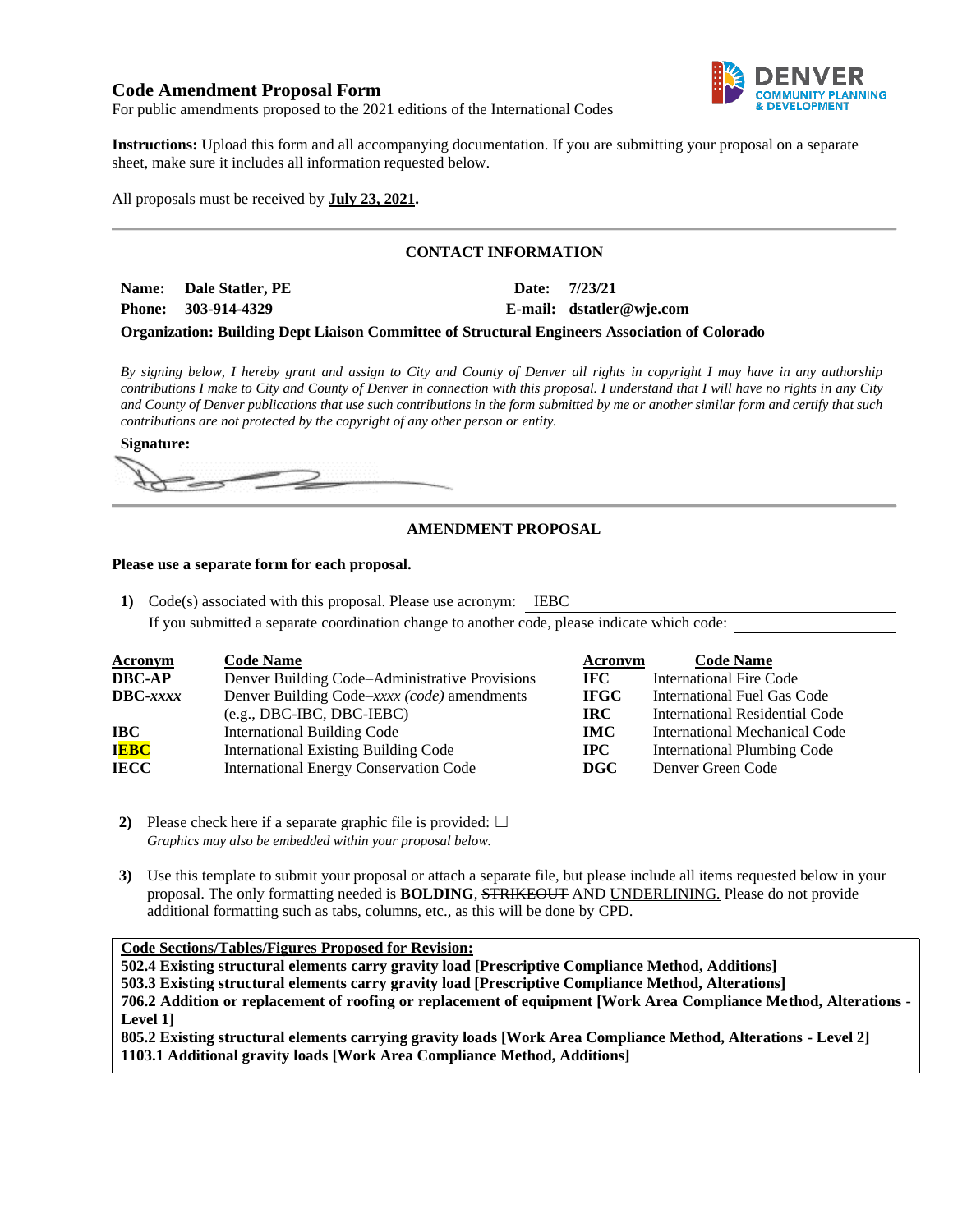# **Proposal:**

Revise as follows:

**502.4 Existing structural elements carrying gravity load.** Any existing gravity load-carrying structural element for which an *addition* and its related *alterations* cause an increase in the design dead, live or snow load, including snow drift effects, *load effects* due to design gravity loads of more than 5 percent shall be replaced or altered as needed to carry the gravity loads required by the *International Building Code* for new structures. Any existing gravity load-carrying structural element whose vertical load-carrying capacity is decreased as part of the *addition* and its related *alterations* shall be considered to be an altered element subject to the requirements of Section 5.3.3. Any existing element that will form part of the lateral load path for any part of the *addition* shall be considered to be an existing lateral load-carrying structural element subject to the requirements of Section 502.5.

Revise as follows:

**503.3 Existing structural elements carrying gravity load.** Any existing gravity load-carrying structural element for which an *alteration* causes an increase in design dead, live or snow load, including snow drift effects, *load effects* due to design gravity loads of more than 5 percent shall be replaced or altered as needed to carry the gravity loads required by the *International Building Code* for new structures. Any existing gravity load-carrying structural element whose gravity load-carrying capacity is decreased as part of the *alteration* shall be shown to have the capacity to resist the applicable design dead, live or snow load, including snow drift effects, *load effects* due to design gravity loads required by the *International Building Code* for new structures.

Revise as follows:

**706.2 Addition or replacement of roofing or replacement of equipment.** Any existing gravity load-carrying structural element for which an *alteration* causes an increase in design dead, live or snow load, including snow drift effects, *load effects* due to design gravity loads of more than 5 percent shall be replaced or altered as needed to carry the gravity loads required by the *International Building Code* for new structures.

Revise as follows:

**805.2 Existing structural elements carry gravity loads.** Any existing gravity load-carrying structural element for which an *alteration* causes an increase in design dead, live or snow load, including snow drift effects, *load effects* due to design gravity loads of more than 5 percent shall be replaced or altered as needed to carry the gravity loads required by the *International Building Code* for new structures. Any existing gravity load-carrying structural element whose gravity load-carrying capacity is decreased as part of the *alteration* shall be shown to have the capacity to resist the applicable design dead, live or snow load, including snow drift effects, *load effects* due to design gravity loads required by the *International Building Code* for new structures.

Revise as follows:

**1103.1 Additional gravity loads**. Any existing gravity load-carrying structural element for which an *addition* and its related *alterations* cause an increase in design dead, live or snow load, including snow drift effects, *load effects* due to design gravity loads of more than 5 percent shall be replaced or altered as needed to carry the gravity loads required by the *International Building Code* for new structures. Any existing gravity load-carrying structural element whose gravity load-carrying capacity is decreased as part of the *addition* and its related *alterations* shall be considered to be an altered element subject to the requirements of Section 805.2. Any existing element that will form part of the lateral load path for any part of the *addition* shall be considered to be an existing lateral load-carrying structural element subject to the requirements of Section 1103.3.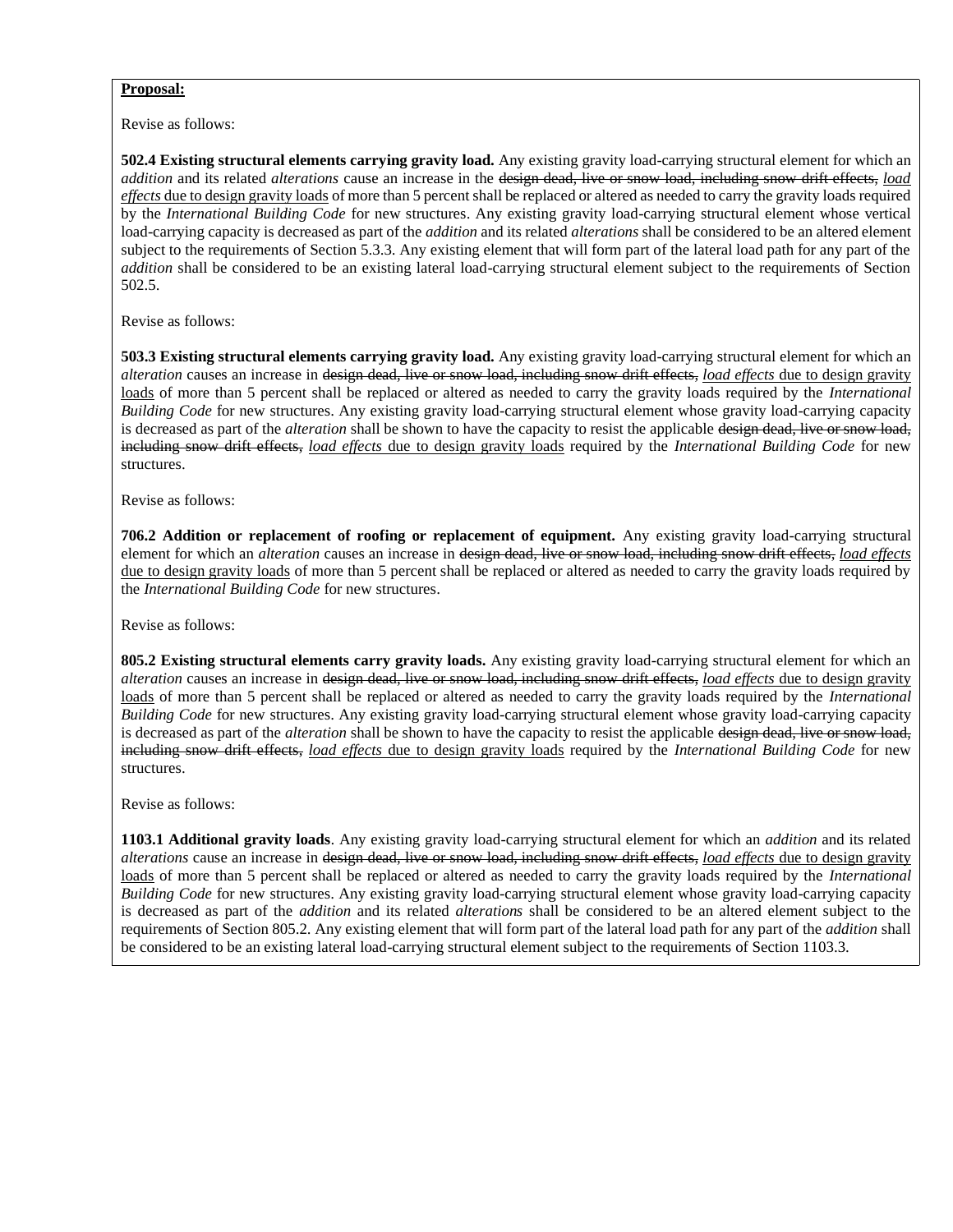#### **Supporting Information:**

**Purpose:** To resolve certain unintended consequences and oversights in prior revisions made between the 2015 and 2018 code cycles in the name of consolidating and harmonizing the various "5 percent rule" provisions across the IEBC. These changes have resulted in an increased burden on owners and their consultants working on existing buildings, have opened the door to certain outcomes that could actually decrease structural safety, and provide better outcomes only in certain limited situations that are not applicable in Colorado.

**Reasons**: Review of documentation from the 2015-2018 code revision cycle indicates that the changes adopted in this cycle were made in a good-faith effort to harmonize the various chapters of the IEBC on the topic of the "5 percent rule," and the resulting language borrowed features from each provision. There is no indication in the records that the proposed intent was to substantially deviate from the prior application of the "5 percent rule," but was rather to provide more clarity and consistency. However, the revisions have had several undesirable effects:

- 1. As currently phrased, the "5 percent rule" now applies not only to overall combined gravity loads, but also to any one component of the load, including "dead, live or snow load, including snow drift effects." This change has the effect of imposing a much stricter limit on what additions can be undertaken without demonstrating compliance with the requirements for new structures, particularly for structures that carry significant live and/or snow loads. The 5% limit applied to dead load only for wood or steel structures can be very small, requiring new structural evaluations where considering the longstanding criteria of 5% of total load would not.
- 2. The specific gravity loads enumerated in the definition, "dead, live or snow load, including snow drift effects," are not comprehensive. While less common, other forms of gravity load such as sliding snow, ice, rain, earth, and fluids may also be relevant. As written, the definition requires no evaluation for increases of any amount to these loads. This proposal is to revert to the more general language of the 2015 IEBC (and prior editions), which leaves it to the engineer to determine what gravity loads are applicable.

Additionally, an unresolved oversight in both the original and revised language of the "5 percent rule" is that it refers only to the magnitude of the applied loads. This has several drawbacks:

- 1. Changes to the distribution or locations of the applied loads are not addressed, which may have impacts on internal member forces (e.g., a RTU moved closer to the center of a roof beam, increasing flexure; or closer to the end, increasing shear)
- 2. For some inelastic structures, changes to the character (but not the magnitude) of loads may have significant strength implications but show up only on the capacity side (e.g., wood structures supporting sustained vs. transient loading, and epoxy anchors in sustained tension.)

Therefore, "gravity load effects" is deemed to best capture the original intent and most desirable application of the "5 percent rule." Load effects are defined in the IBC as, "forces and deformation produced in structural members by the applied loads." While deformations have not traditionally been considered in the "5 percent rule," we must acknowledge that internal member forces cannot develop without said deformations, so their presence is implicit. Furthermore, it is the tendency of wood structures and epoxy anchorages to creep and accumulate additional inelastic deformations under constantsustained loading that motivates us to attribute them a lower strength for such loads. Therefore, "load effects" desirably captures and incorporates these behaviors into a definition that remains tied to loading, and that does not unnecessarily undermine the simplicity of the rule by forcing practitioners to calculate stresses or assess changes in demand-to-capacity ratios.

The "5 percent rule" has long been applied by engineers to the combined design loads acting on a structure. This is consistent with similar past and present "5 percent rule" provisions that apply to member stresses or demand-to-capacity ratios (e.g., IEBC 2021 506.5.1). Changes to individual portions of the design loading are not as relevant or as descriptive as changes to the whole, and it is 5 percent changes to the whole that have long been held in the Colorado region to constitute a significant change worthy of more detailed evaluation.

It should be noted that the Structural Engineers Association of California has included discussion and example problems in their publication, Gravity Design for Rooftop Solar Photovoltaic Arrays (SEAOC PV3-2019) opining that the application of the IEBC 2018 and later version of the "5 percent rule" results in better outcomes for certain older wood-framed structures in California. This is reportedly due to latent deficiencies in old wood structures that have likely never seen more live load than they did during construction or reroofing, and that are now being considered for installation of rooftop solar with real long-term loads displacing hypothetical live loads. However, this issue seems to be isolated to coastal low-snow regions in which these older and potentially vulnerable structures have persisted without being tested by other environmental loads. Such structures are judged to be uncommon in regions affected by significant seasonal snowfall, such as the Front Range of Colorado. Therefore, while work is ongoing within the SEAC Existing Structures Committee and NCSEA to appropriately amend these provisions at the national level while accounting for the needs and concerns of coastal practitioners, those discussions need not delay the revision of this provision in Colorado to correct past oversights and effect a more rational and appropriate implementation of the "5 percent rule."

**Substantiation:** Excerpts from 2015-2018 Code Change Proposal and SEAOC PV3-2019 copied below.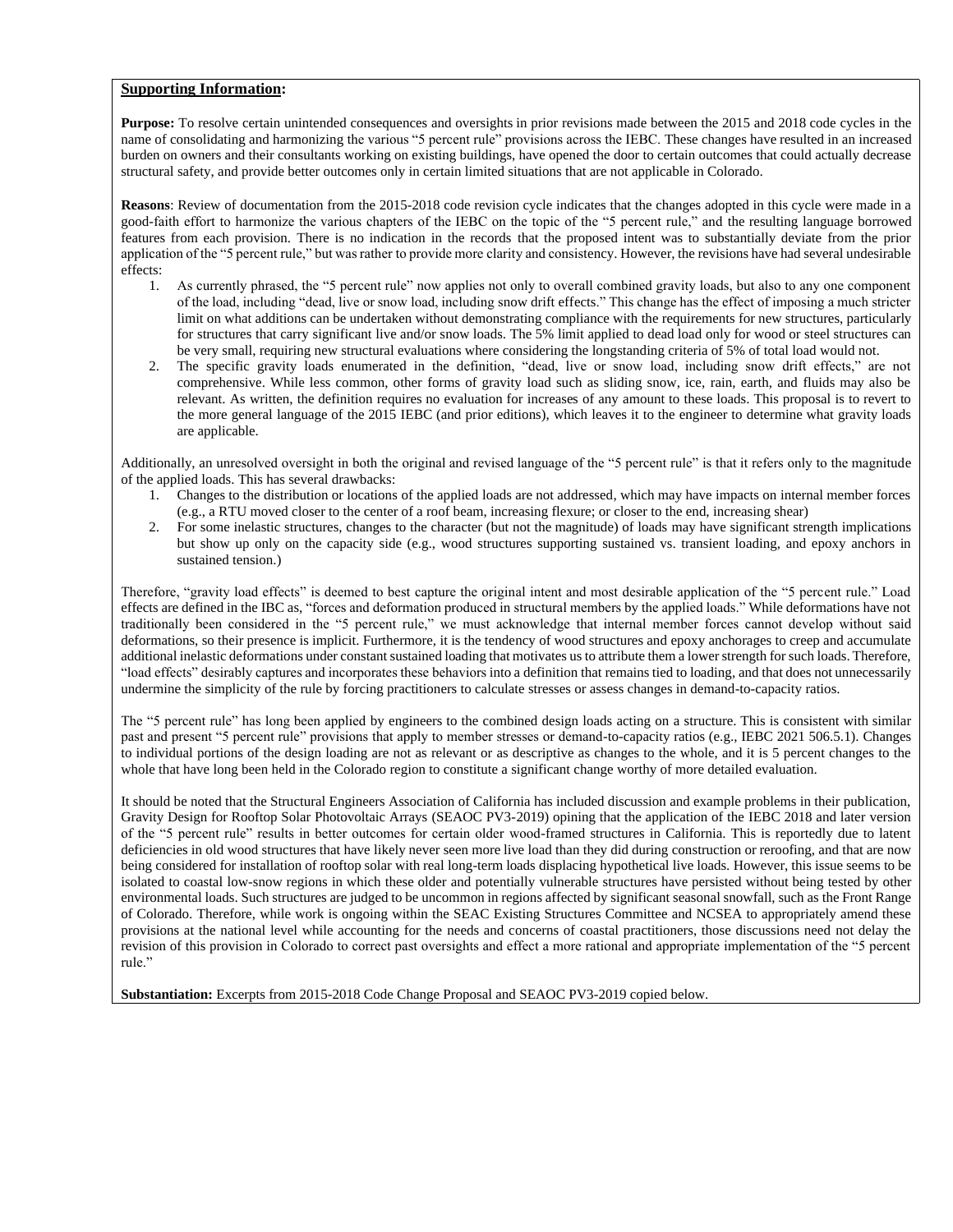# EB18-16

# IEBC: [BS] 403.3, [BS] 707.2, [BS] 807.4.

Proponent : David Bonowitz, representing National Council of Structural Engineers Associations (dbonowitz@att.net) THIS CODE CHANGE WILL BE HEARD BY THE IBC-STRUCTURAL CODE COMMITTEE, SEE THE TENTATIVE HEARING ORDER FOR THIS COMMITTEES.

# 2015 International Existing Building Code

# Revise as follows:

[BS] 403.3 Existing structural elements carrying gravity load. Any existing gravity load-carrying structural element for which an alteration causes an increase in design eravity dead, live, and/or snow load, including snow drift effects, of more than 5 percent shall be strengthened, supplemented, replaced or otherwise altered as needed to carry the increased gravity load loads required by the International Building Codefor new structures. Any existing gravity load-carrying structural element whose gravity load-carrying capacity is decreased as part of the alterationshall be shown to have the capacity to resist the applicable design gravity dead, live, and/or snow loads, including snow drift effects, required by the International Building Codefor new structures.

# Exceptions:

- 1. Buildings of Group R occupancy with not more than five dwelling or sleeping units used solely for residential purposes where the altered building complies with the conventional light-frame construction methods of the International Building Code or the provisions of the International Residential Code.
- Buildings in which the increased dead load is due entirely to the addition of a second layer of roof covering 2. weighing 3 pounds per square foot (0.1437 kN/m2) or less over an existing single layer of roof covering.

# Delete and substitute as follows:

[BS] 707.2 Addition or replacement of roofing or replacement of equipment. Where addition or replacement of roofing or replacement of equipment results in additional dead loads, structural components supporting such reroofing or equipment shall comply with the gravity load requirements of the International Building Code.

#### **Exceptions:**

- Structural elements where the additional dead load from the roofing or equipment does not increase  $\pm$ the force in the element by more than 5 percent.
- 2 Buildings constructed in accordance with the International Residential Code or the conventional lightframe construction methods of the International Building Code and where the dead load from the roofing or equipment is not increased by more than 5 percent.
- 3. Addition of a second layer of roof covering weighing 3 pounds per square foot (0.1437 kN/m<sup>2</sup>) or less over an existing, single layer of roof covering.

Any existing gravity load-carrying structural element for which an alteration causes an increase in design dead, live, and/or snow load, including snow drift effects, of more than 5 percent shall be replaced or altered as needed to carry the gravity loads required by the International Building Code for new structures.

# **Exceptions:**

1. Buildings of Group R occupancy with not more than five dwelling or sleeping units used solely for residential purposes where the altered building complies with the conventional light-frame construction methods of the International Building Code or the provisions of the International Residential Code.

2. Buildings in which the increased dead load is due entirely to the addition of a second layer of roof covering weighing 3 pounds per square foot (0.1437 kN/m2) or less over an existing single layer of roof covering.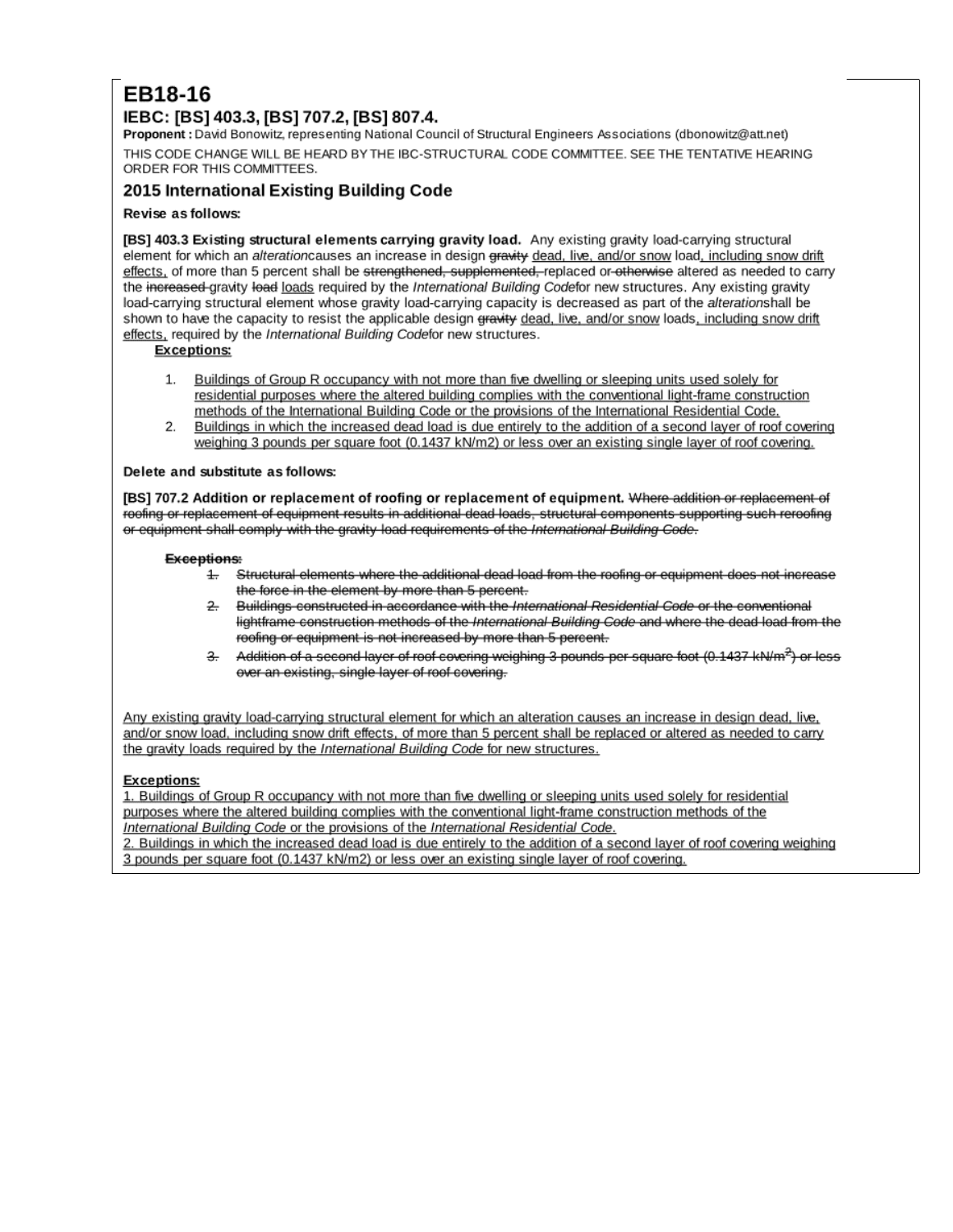[BS] 807.4 Existing structural elements carrying gravity loads. Alterations shall not reduce the capacity of existing gravity load carrying structural elements unless it is demonstrated that the elements have the capacity to carry the applicable design gravity loads required by the International Building Code. Existing structural elements supporting any additional gravity loads as a result of the alterations, including the effects of snow drift, shall comply with the International Building Code.

# Exceptions:

- $\pm$ Structural elements whose stress is not increased by more than 5 percent.
- 군. Buildings of Group R occupancy with not more than five dwelling or sleeping units used solely for residential purposes where the existing building and its alteration comply with the conventional lightframe construction methods of the International Building Code or the provisions of the International Residential Code.

Any existing gravity load- carrying structural element for which an alteration causes an increase in design gravity dead,

# ICC COMMITTEE ACTION HEARINGS ::: April, 2016

EB28

live, and/or snow load, including snow drift effects, of more than 5 percent shall be strengthened, supplemented, replaced or otherwise altered as needed to carry the gravity loads required by the International Building Code for new structures. Any existing gravity load-carrying structural element whose gravity load-carrying capacity is decreased as part of the alteration shall be shown to have the capacity to resist the applicable design gravity dead, live, and/or snow loads, including snow drift effects, required by the International Building Code for new structures.

# **Exceptions:**

1. Buildings of Group R occupancy with not more than five dwelling or sleeping units used solely for residential purposes where the altered building complies with the conventional light-frame construction methods of the International Building Code or the provisions of the International Residential Code.

2. Buildings in which the increased dead load is due entirely to the addition of a second layer of roof covering weighing 3 pounds per square foot (0.1437 kN/m2) or less over an existing single layer of roof covering.

Reason: The basic intent of these three sections is the same: Gravity load increases of 5% or more, as well as capacity reductions, require redesign. How ever, the three sections differe in their w ording, in their explicit inclusion of snow drift effects, and in their exceptions. This proposal reconciles the Prescriptive and Work Area methods and adds consistency to the WAM's Level 1 and Level 2 provisions. In general, the structure, logic, and completeness of Section 403.3 is preferred. How ever, the exceptions of 707.2 and 807.4, as well as the explicit consideration of snow drift effects in 807.4 are retained and added to 403.3 for consistency. Thus, the changes include:

- . Replacing the 5% exception in 707.2 and 807.4 with the structure of the 5% rule from 403.3.
- Adding the light frame exception from 807.4 to 403.3 and modifying the corresponding exception in 707.2 to match.
- Adding the reroof exception from 707.2 to both 807.4 and 403.3.
- Rew ording, with editorial revisions, for clarity and consistency.

Thus, 403.3 and 807.4 become identical. Section 707.2 is nearly identical, but it does not require the second sentence because any decrease in member capacity w ould not be allow ed as a Level 1 alteration.

Since Level 2 Alts must comply with both Chapter 8 and Chapter 7, there will be some duplication between 707.2 and 807.4 (for example, 807.4 does not really need the reroof exception since it is already in 707.2), but no more than there is already, and with this change, the matching language ensures no conflict.

Cost Impact: Will increase the cost of construction

The proposed change could increase OR DECREASE the cost of construction. By reconciling the two methods, a common-sense snow provision has been added to the Prescriptive method, but two exceptions have been added as well.

EB18-16: [BS] 403.3-BONOWITZ12378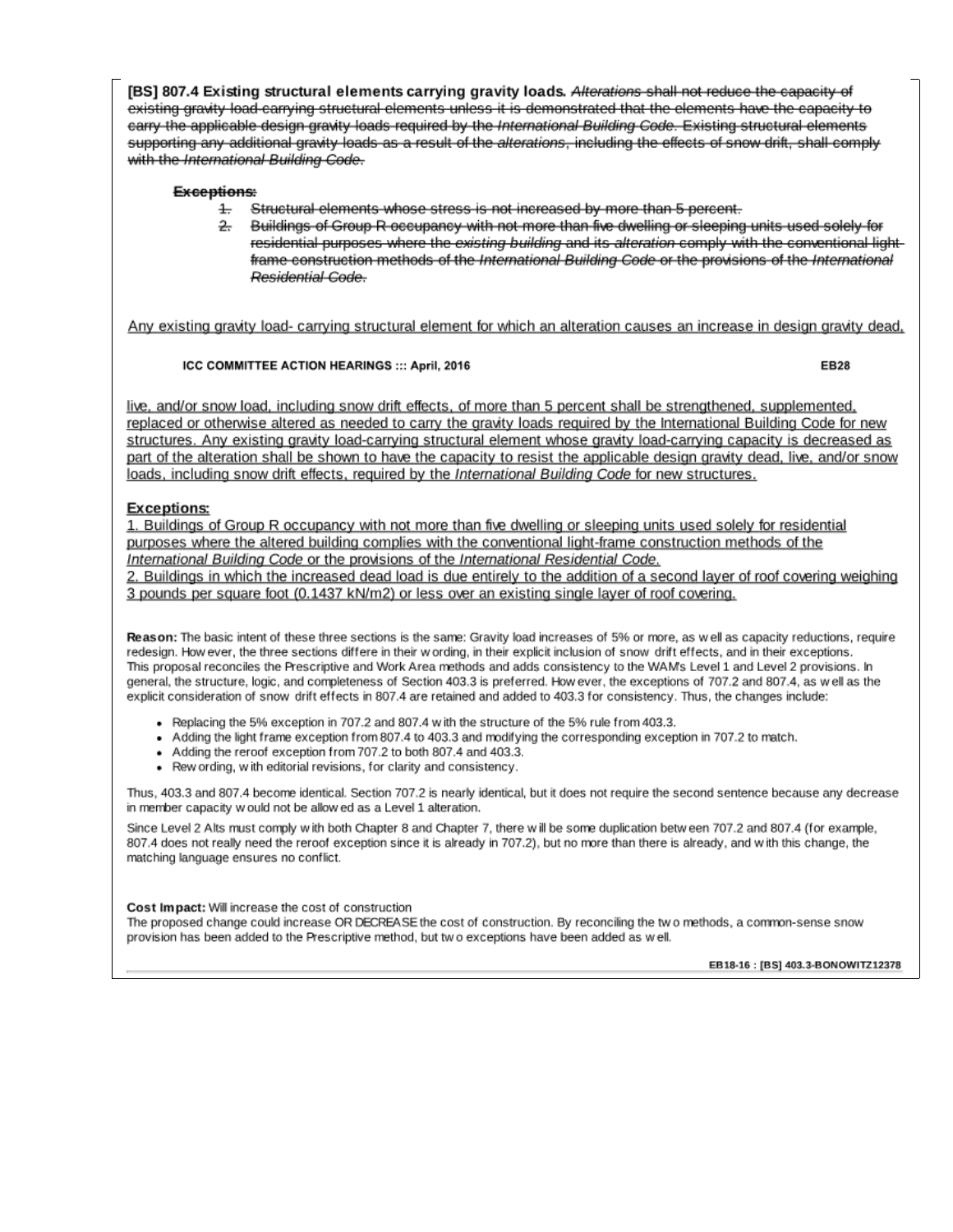# **STRUCTURAL ENGINEERS ASSOCIATION OF CALIFORNIA**



evaluate the roof framing without the presence of a PV system, because the building has presumably resisted roof live loads successfully prior to installation of the PV panels and because failure to install the panels or removal of the panels will result in the building returning to the originally anticipated design condition. Consequently, the question of whether an existing building can meet current roof live load requirements is typically irrelevant to PV panel projects.

Recommendation: Roof framing members in existing buildings need not be checked for the load case where PV panels are not added or present on a roof.

### 7.1.2. Concentrated Live Loads

Many older buildings were not designed for the 300-pound concentrated load for maintenance workers, and may not have adequate capacity to resist this load by calculation; however, these structures have presumably resisted concentrated loads of similar magnitude over the years during routine maintenance and/or re-roofing. Given that the actual live loads are not being increased in areas where the PV systems are not being installed, and given that there exists no code requirement to evaluate members or portions of members for the 300-pound concentrated load where the panels are not being installed, SEAOC does not believe that the requirement for roof members to resist, by calculation, a 300-pound concentrated live load is particularly relevant to PV panels. Care should be taken, however, not to overload the existing roof framing members during movement of materials and installation of the PV system.

Recommendation: Where PV systems will be added to existing buildings designed prior to the requirement to consider a 300-pound concentrated live load, existing roof framing members need not be checked for the load case involving the 300-pound concentrated load.

#### 7.2. Changes in Gravity Loads

The code requirements involving an increase of gravity load on existing elements are not always straightforward. The following summarizes ambiguity in the 2015 International Existing Building Code (IEBC), as well as the clearer requirement of the 2018 IEBC.

Section 403 of the 2015 IEBC, part of the Prescriptive Compliance Method, and formerly Section 3404.3 of the 2012 IBC, limits the increase in gravity load on any existing member to 5 percent without assessing the need to upgrade:

"Any existing gravity load-carrying structural element for which an alteration causes an increase in design gravity load of more than 5 percent shall be strengthened, supplemented, replaced or otherwise altered as needed to carry the increased gravity load required by the International Building Code for new structures."

Section 706.2 of the 2015 IEBC (part of the Work Area Compliance Method) is worded slightly differently:

"Where addition or replacement of roofing or replacement of equipment results in additional dead loads, structural components supporting such reroofing or equipment shall comply with the gravity load requirements of the International Building Code.

#### "Exceptions:

1. Structural elements where the additional dead load from the roofing or equipment does not increase the force in the element by more than 5 percent..."

Section 807.4 of the 2015 IEBC (part of the Work Area Compliance Method) is worded yet a third way:

"Existing structural elements supporting any additional gravity loads, including the effects of snow drift, shall comply with the International Building Code.

#### "Exceptions:

1. Structural elements whose stress is not increased by more than 5 percent..."

These provisions are not clear with respect to whether the 5percent trigger applies to only the critical / governing load case or to any load case. Furthermore, the governing load case may change if live load is eliminated by the PV panels.

Section 503.3 of the 2018 IEBC has a clearer requirement with respect to adding dead load, and requires analysis according to current code for any increase of dead load more than 5 percent, whether or not live load offset may occur:

"Any existing gravity load-carrying structural element for which an alteration causes an increase in design dead, live or snow load, including snow drift effects, of more than 5 percent shall be replaced or altered as needed to carry the gravity loads required by the International Building Code for new structures."

While not explicitly stated in this requirement, the need for analysis would also be triggered by solar array configurations that concentrate gravity load in a way that increases demand on an element by more than 5 percent. For example, if a new solar array has supports attached to every third sub-purlin, this configuration may increase the load on selected sub-purlins, even when the uniform load remains the same.

# 7.2.1. Changing Gravity Loads on Existing Wood Roofs

The issue of interpretation of the 5-percent trigger can result in challenges with respect to wood roof members, which are typically governed by the load case involving dead and live loads. If the trigger only applies to the critical load case (in this case, dead plus roof live load), then the reduction in live load where a low-clearance PV system is present is sufficient to allow application of a fairly heavy PV system.

Gravity Design for Rooftop Solar Photovoltaic Arrays **SEAOC PV3-2019**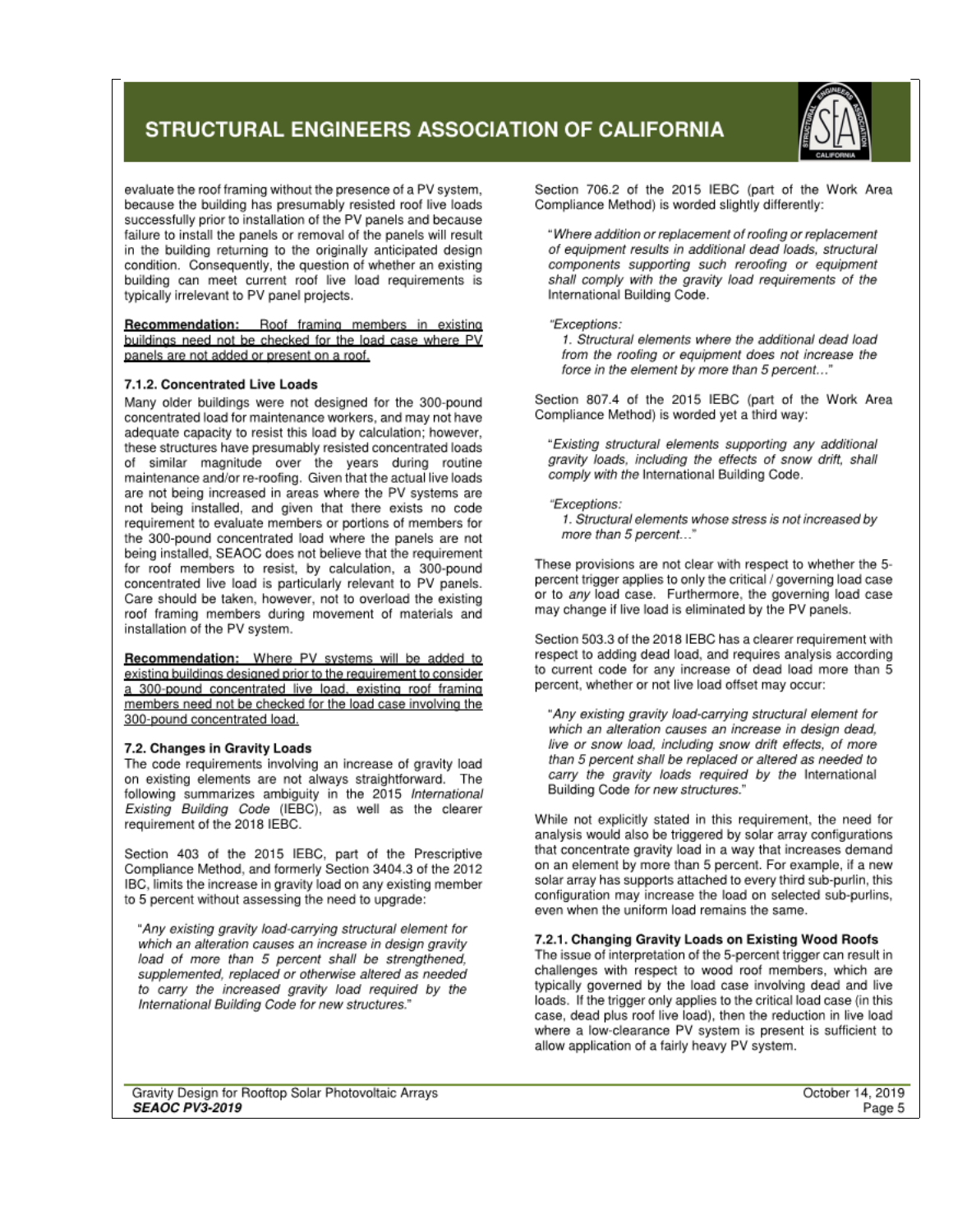# STRUCTURAL ENGINEERS ASSOCIATION OF CALIFORNIA



$$
(DL_{\text{ROOF}} + DL_{\text{PV}})/0.9 = (DL_{\text{ROOF}} + LL_{\text{ROOF}})/1.25 \tag{1}
$$

Where 0.9 and 1.25 are load duration factors from NDS Table 2.3.2. this formula can be reduced to:

$$
D\mathsf{L}_{PV} = 0.72^* \mathsf{L} \mathsf{L}_{\mathsf{ROC}} - 0.28^* \mathsf{D} \mathsf{L}_{\mathsf{ROC}} \tag{2}
$$

Thus, for a wood roof that weighs 12 psf and has a roof live load of 20 psf, one can add 11 psf of PV panels, racking, and ballast without increasing the total load combination at all.

In many cases, the governing design load on a roof member is smaller for the case when the PV system is added, than for the case when the PV system is not present.

An important point to consider is that the addition of long-term dead load to older wood-framed roof members has caused a number of structural failures. So while the addition of dead load in the form of PV panels may result in lower total stresses under the dead-plus-live load combination, it can significantly increase the long-term dead load of a wood-framed roof, thus increasing the chance of future failures.

Conversely, if the trigger is intended to cover an increase of five percent in any of the load cases involving gravity load, the maximum weight of an added PV system would be limited to 5 percent of the total dead load of the roof assembly (as required in the 2018 IEBC), unless the capacity of the existing structure is evaluated. Since most wood-framed roofs weigh on the order of 10 to 15 psf, the maximum PV system that could be added without assessing the need to upgrade is limited to 0.5 psf to 0.75 psf for these roofs. This is an extremely low threshold, and one that may preclude addition of PV systems to many older wood-framed structures due to the lower allowable stresses mandated by current code, as discussed below.

Recommendation: For wood-framed roofs, existing gravity load-carrving structural elements for which the addition of PV panels results in an increase of more than 5 percent in design dead, live, or snow load (including drift effects) shall be evaluated and altered as needed to carry the increased gravity load(s) required by the building code for new construction.

In addition to any increase in design uniform load, the evaluation shall include the effects of concentration of gravity loads in fewer members due to the PV panels. Such consideration of load concentration is permitted to account for the extent to which structural sheathing can allow parallel repetitive framing members to share load. (This topic is

Gravity Design for Rooftop Solar Photovoltaic Arrays **SEAOC PV3-2019** 

addressed in documents by others such as the California Solar Permitting Guidebook).

Exception: The 5-percent trigger noted above may be based on the governing combination of design dead, live, and/or snow load for the condition without PV panels compared to that with PV panels if the following two conditions are satisfied in the area of the roof being evaluated:

1) Either the roof slope is at least 1/2 inch per foot, or the roof slope is at least 1/4 inch per foot and the affected roof area is evaluated to demonstrate adequate drainage such that ponding is not a concern.

2) The existing roof framing was designed according to the 1994 Uniform Building Code or a more recent code, or if the roof framing is constructed with Southern Pine. and it was designed according to the 2015 IBC or a more recent code.

If the above exception is invoked for designs under the 2018 IEBC, this shall be identified to the AHJ as an exception to code prescriptive requirements and shall be justified according to the alternative procedures in IEBC Section 104.11, to be approved at the discretion of the AHJ.

#### 7.2.2. Changing Gravity Loads to Concrete- and Steelframed Roofs

Unlike wood, design of concrete- and steel-framed roofs does not include time-dependent effects in determination of capacity. Furthermore, in general, methods for determining design strengths of older concrete and steel structures have not changed significantly from past practice, and do not have recognized issues with failures caused by adding even small amounts of dead load to roofing members. Although a strict reading of the 2018 IEBC would require an analysis to current code, SEAOC feels that existing steel and concrete structures do not have the same concerns as older wood structures, and therefore use of live load offset to justify addition of PV systems appears reasonable. This live load offset may not be particularly relevant, however, if snow loads are larger than live loads.

Recommendation: For steel- and concrete-framed roofs, use of a live load offset to justify addition of PV systems appears reasonable. For these materials, the 5-percent trigger in Sections 403.3. 707.2. and 807.4 of the 2015 IEBC is permitted to be interpreted to apply only to the critical/governing load case(s).

For 2018 IEBC designs that rely on this recommendation, this shall be identified to the AHJ as an exception to code prescriptive requirements and shall be justified according to the alternative procedures in IEBC Section 104.11, to be approved at the discretion of the AHJ.